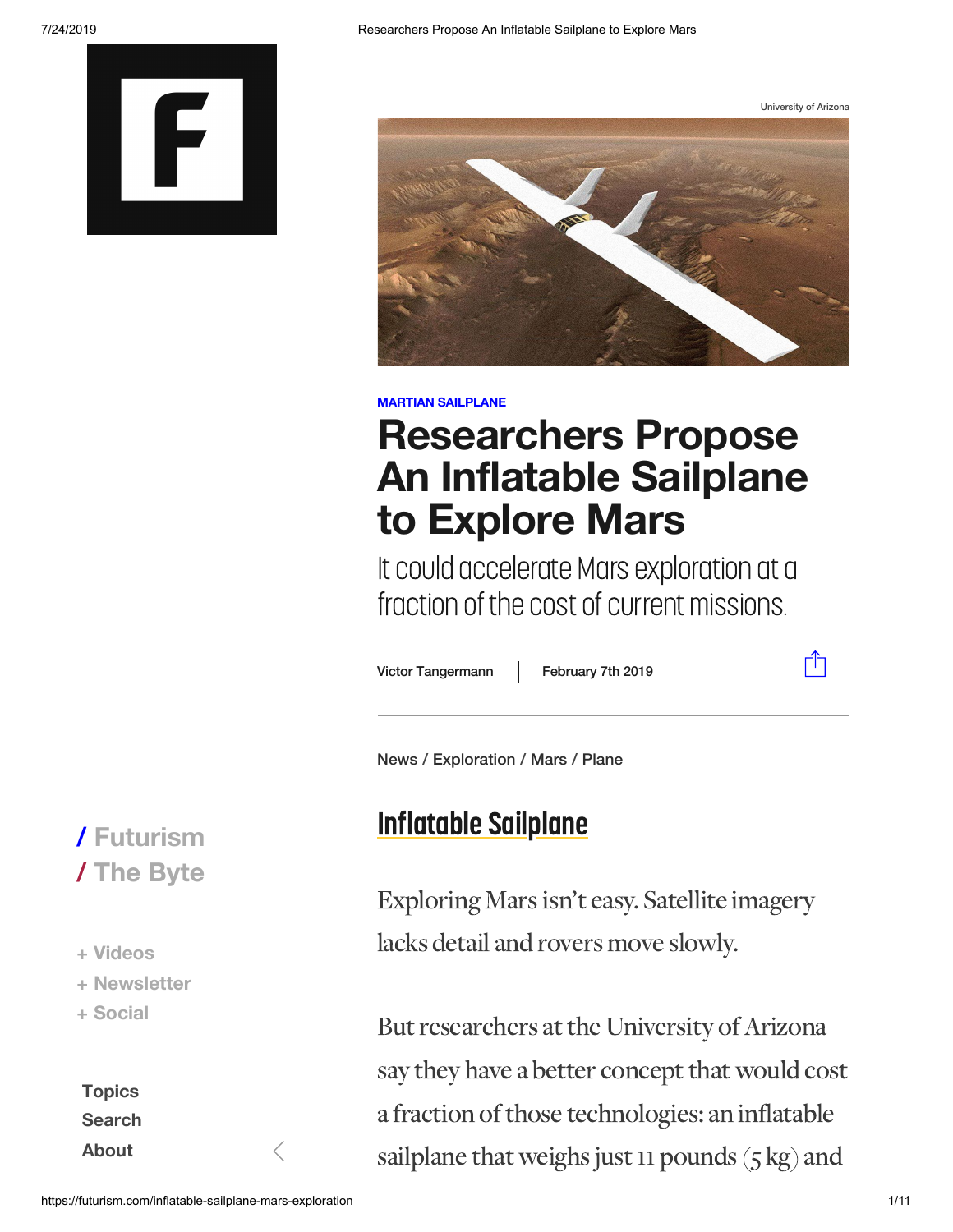

sports a wingspan of 18.7 feet (570 cm), that'll cruise high above the Martian landscape and survey from a bird's eye view.

#### **Sailing Above**

The clever design, available as a preprint on the *arXiv* database, would travel to the Red Planet on a cubesat. Then a small atmospheric entry spacecraft would bring it down to the Martian surface, where a telescopic boom would hold the sailplane up as it unfurls its rolled-up wing structure by pumping nitrogen gasinto special compartments.



Most of the wing structure will be covered in a UV-sensitive material that hardens when exposed to sunlight. After about an hour of UV-curing, the sailplane will have enough structural integrity to deploy.

A cold-gas propulsion system will allow it to take to the skies at an altitude of 5,900 feet.

### **/ [Futurism](https://futurism.com/) / The [Byte](https://futurism.com/the-byte)**

**+ [Videos](https://futurism.com/videos) + [Newsletter](https://futurism.com/newsletter) + [Social](https://futurism.com/social)**

**[Topics](https://futurism.com/categories) [Search](https://futurism.com/search) [About](https://futurism.com/about)**